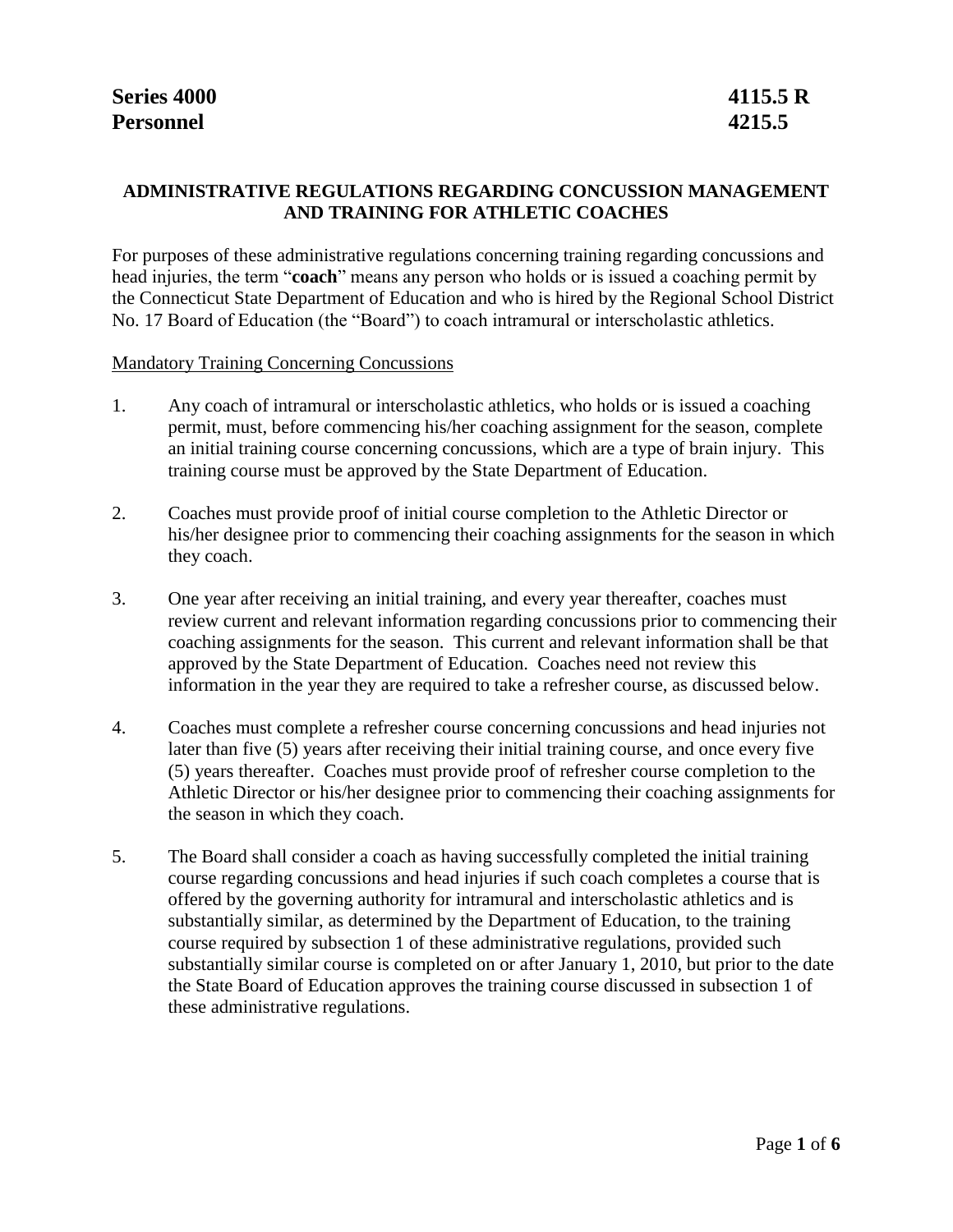## Concussion Management

- 1. Any coach of any intramural or interscholastic athletics shall immediately remove a student athlete from participating in any intramural or interscholastic athletic activity who:
	- a. is observed to exhibit signs, symptoms or behaviors consistent with a concussion following an observed or suspected blow to the head or body; or
	- b. is diagnosed with a concussion, regardless of when such concussion may have occurred.
- 2. Upon removal from participation, a school principal, teacher, licensed athletic trainer, licensed physical or occupational therapist employed by a school district, or coach shall notify the student athlete's parent or legal guardian that the student athlete has exhibited such signs, symptoms or behaviors consistent with a concussion or has been diagnosed with a concussion. Such principal, teacher, licensed athletic trainer, licensed physical or occupational therapist employed by a school district, or coach shall provide such notification not later than twenty-four (24) hours after such removal and shall make a reasonable effort to provide such notification immediately after such removal.
- 3. The coach shall not permit such student athlete to participate in any supervised team activities involving physical exertion, including, but not limited to, practices, games or competitions, until such student athlete receives written clearance to participate in such supervised team activities involving physical exertion from a licensed health care professional trained in the evaluation and management of concussions.
- 4. Following receipt of clearance, the coach shall not permit such student athlete to participate in any full, unrestricted supervised team activities without limitations on contact or physical exertion, including, but not limited to, practices, games or competitions, until such student athlete:
	- a. no longer exhibits signs, symptoms or behaviors consistent with a concussion at rest or with exertion; and
	- b. receives written clearance to participate in such full, unrestricted supervised team activities from a licensed health care professional trained in the evaluation and management of concussions.
- 5. The Board shall prohibit a student athlete from participating in any intramural or interscholastic athletic activity unless the student athlete, and a parent or guardian of such athlete, receives training regarding the concussion education plan developed or approved by the State Board of Education by:
	- a. reading written materials;
	- b. viewing online training videos; or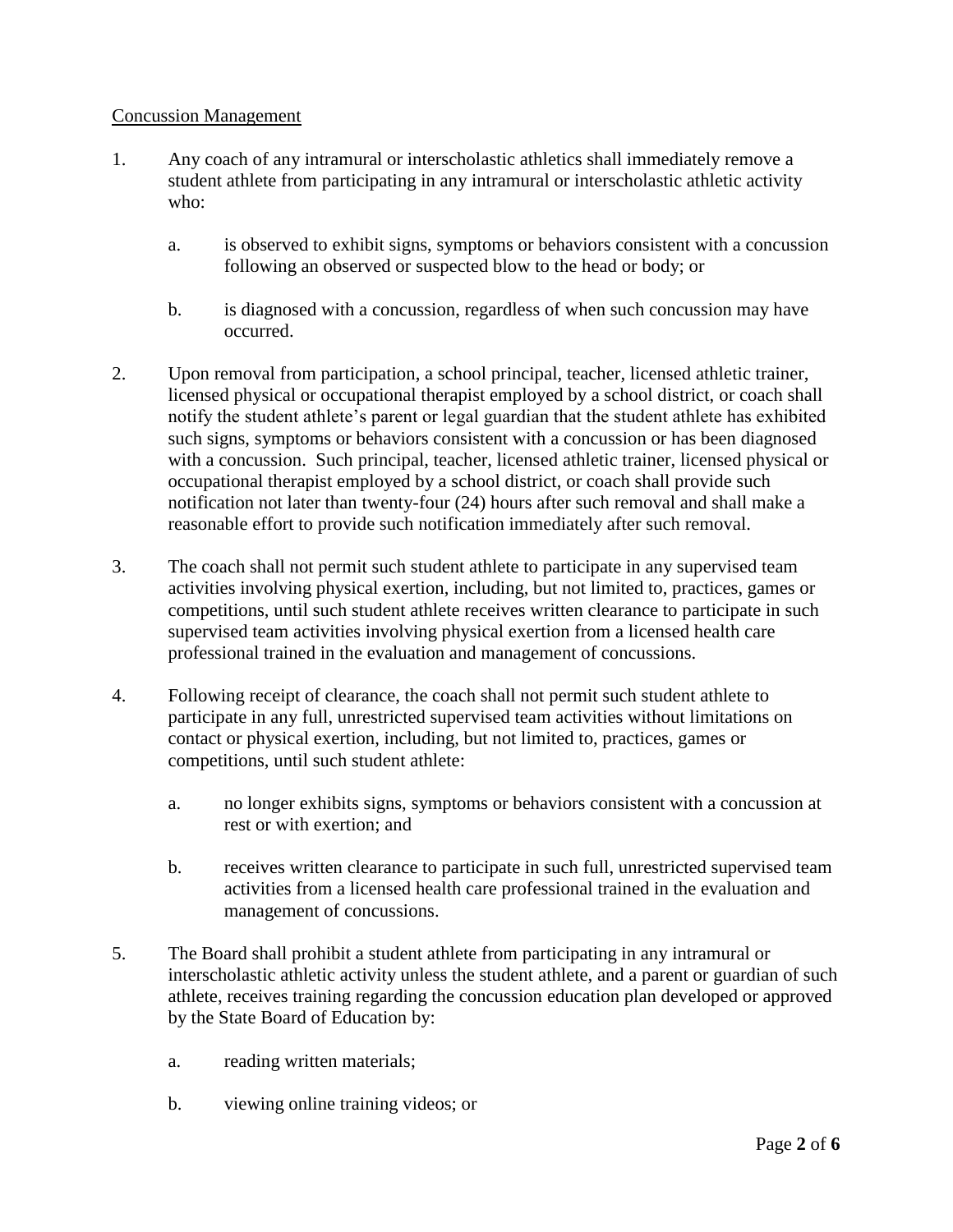- c. attending in-person training regarding the concussion education plan developed or approved by the State Board of Education.
- 6. The Board shall annually provide each participating student athlete's parent or legal guardian with a copy of an informed consent form approved by the State Board of Education and obtain the parent or guardian's signature, attesting to the fact that such parent or guardian has received a copy of such form and authorizes the student athlete to participate in the athletic activity.

### Reporting Requirements

- 1. The school principal, teacher, licensed athletic trainer, licensed physical or occupational therapist employed by a school district, or coach who informs a student athlete's parent or guardian of the possible occurrence of a concussion shall also report such incident to the nurse supervisor or designee.
- 2. The nurse supervisor, or designee, shall follow-up on the incident with the student and/or the student's parent or guardian and maintain a record of all incidents of diagnosed concussions. Such record shall include, if known:
	- a. The nature and extent of the concussion; and
	- b. The circumstances in which the student sustained the concussion.
- 3. The nurse supervisor, or designee, shall annually provide such record to the State Board of Education.

#### Miscellaneous

- 1. For purposes of these administrative regulations, "licensed health care professional" means a physician licensed pursuant to Chapter 370 of the Connecticut General Statutes, a physician assistant licensed pursuant to Chapter 370 of the Connecticut General Statutes, an advanced practice registered nurse licensed pursuant to Chapter 378 of the Connecticut General Statutes, or an athletic trainer licensed pursuant to Chapter 375a of the Connecticut General Statutes.
- 2. Should a coach fail to adhere to the requirements of these administrative regulations, the coach may be subject to discipline up to and including termination, as well as permit revocation by the State Board of Education.

## Legal References

Conn. Gen. Stat. § 10-149b. Concussions: Training courses for coaches. Education plan. Informed consent form.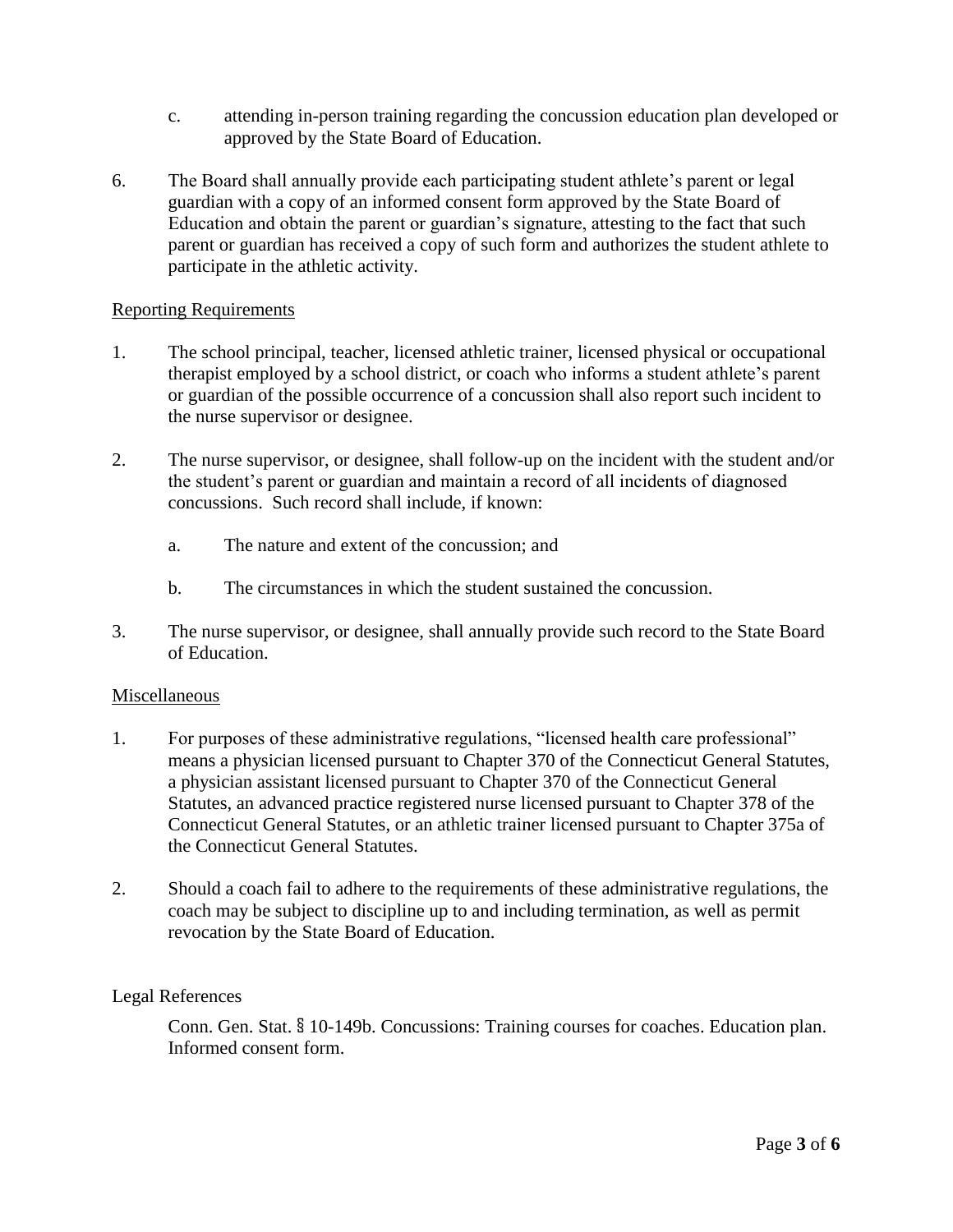Conn. Gen. Stat. § 10-149c. Student athletes and concussions. Removal from athletic activities.

Conn. Gen. Stat. § 10-149e. School districts to collect and report occurrences of concussions. Report by Commissioner of Public Health.

APPROVED: December 7, 2021 REVISED: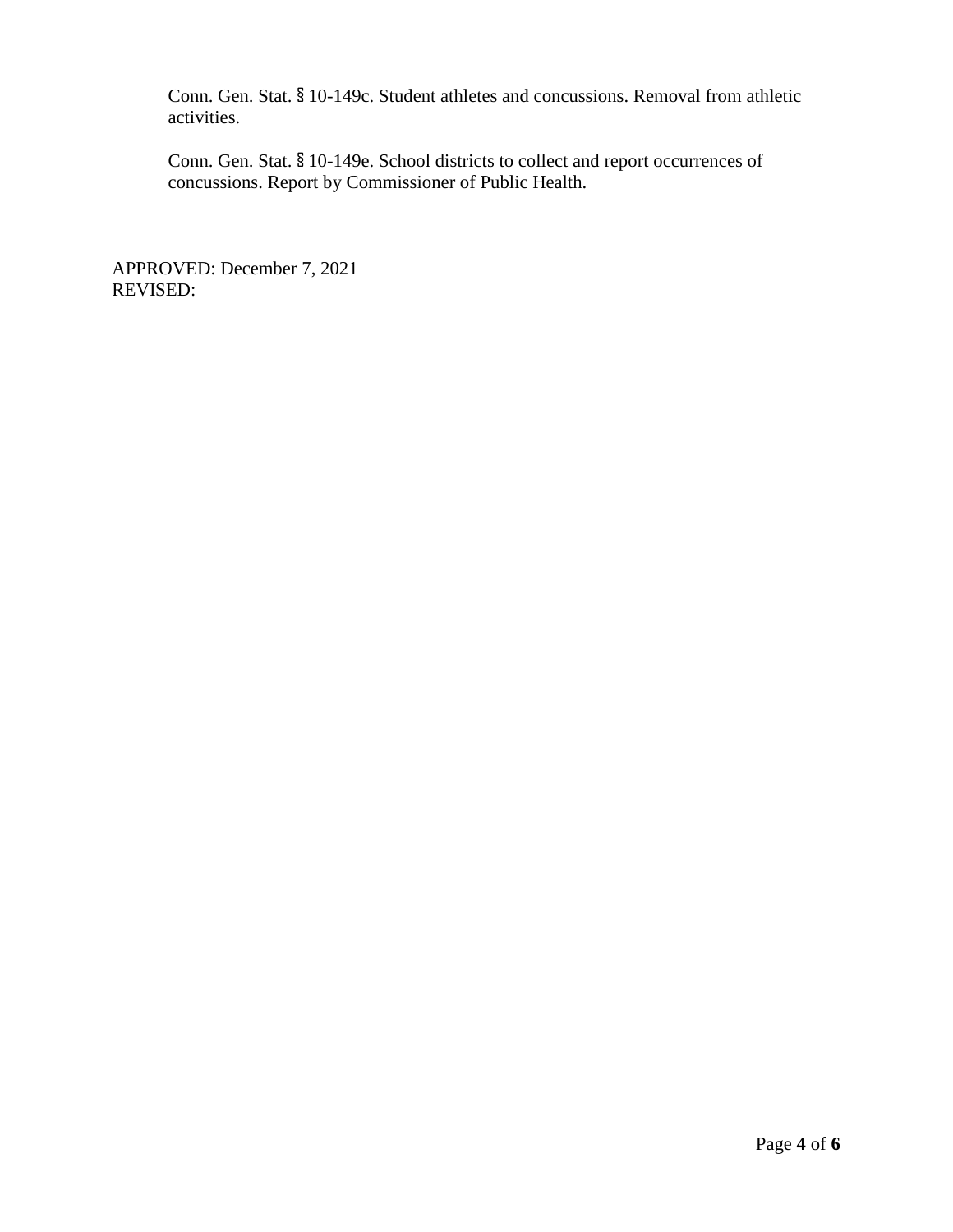#### **School Name Haddam Killingworth High School Student and Parent Concussion Informed Consent Form**

This consent form was developed to provide students, parents and legal guardians with current and relevant information regarding concussions and to comply with Connecticut General Statutes (C.G.S.) Chapter 166, Section 10-149b: *Concussions: Training courses for coaches. Education plan. Informed consent form. Development or approval by State Board of Education. Revocation of coaching permit;* and Section 10-149c: *Student athletes and concussions. Removal from athletic activities. Notification of parent or legal guardian. Revocation of coaching permit.*

#### **What is a Concussion?**

**National Athletic Trainers Association (NATA)** - *A concussion is a "trauma induced alteration in mental status that may or may not involve loss of consciousness."*

**Centers for Disease Control and Prevention (CDC)** - *"A concussion is a type of traumatic brain injury, or TBI, caused by a bump, blow, or jolt to the head or by a hit to the body that causes the head and brain to move rapidly back and forth. This sudden movement can cause the brain to bounce around or twist in the skull, stretching and damaging the brain cells and creating chemical*  changes in the brain." -CDC, Heads Up: Concussion. [http://www.cdc.gov/headsup/basics/concussion\\_whatis.html](http://www.cdc.gov/headsup/basics/concussion_whatis.html)

*"Even a 'ding,' 'getting your bell rung,' or what seems to be mild bump or blow to the head can be serious."* -CDC, Heads Up: Concussion Fact Sheet For Coache[s http://www.cdc.gov/headsup/pdfs/custom/headsupconcussion\\_fact\\_sheet\\_coaches.pdf](http://www.cdc.gov/headsup/pdfs/custom/headsupconcussion_fact_sheet_coaches.pdf)

### **Section 1. Concussion Education Plan Summary**

The Concussion Education Plan and Guidelines for Connecticut Schools was approved by the Connecticut State Board of Education in January 2015. Below is an outline of the requirements of the Plan. The complete document is accessible on the CSDE Web site: <https://portal.ct.gov/SDE/Publications/Concussion-Education-Plan-and-Guidelines-for-Connecticut-Schools>

State law requires that each local and regional board of education must approve and then implement a concussion education plan by using written materials, online training or videos, or in-person training that addresses, at a minimum, the following:

- 1. The recognition of signs or symptoms of a concussion.
- 2. The means of obtaining proper medical treatment for a person suspected of sustaining a concussion.
- 3. The nature and risks of concussions, including the danger of continuing to engage in athletic activity after sustaining a concussion.
- 4. The proper procedures for allowing a student-athlete who has sustained a concussion to return to athletic activity.
- 5. Current best practices in the prevention and treatment of a concussion.

#### **Section 2. Signs and Symptoms of a Concussion: Overview**

**A concussion should be suspected if any one or more of the following signs or symptoms are present, or if the coach/evaluator is unsure, following an impact or suspected impact as described in the CDC definition above.**

#### **Signs of a concussion may include (i.e. what the athlete displays/looks like to an observer):**

- Confusion/disorientation/irritability Acts silly, combative or aggressive
- 
- Lack of concentration Dazed appearance
- Slow response/drowsiness Restless/irritable
- 
- Slow/clumsy movements Constant motion
- 
- Amnesia/memory problems <br>
Balance problems
- 
- Trouble resting/getting comfortable **Compared Figure 3** Repeatedly asks the same questions
	-
	-
- Incoherent/slurred speech **Constant attempts to return to play** 
	-
- Loss of consciousness Disproportionate/inappropriate reactions
	-

#### **Symptoms of a concussion may include (i.e. what the athlete reports)**

- 
- Nausea or vomiting <br>• Ringing in ears
- Blurred or double vision **Feeling foggy** or groggy
- Headache or dizziness **COVERGING COVERGING COVERGING COVERGING COVERGING COVERGING COVERGING COVERGING COVERGING CONTROLLER COVERGING COVERGING COVERGING COVERGING COVERGING COVERGING COVERGING COVERGING COVERGING COVERG** 
	-
	-

State law requires that a coach MUST immediately remove a student-athlete from participating in any intramural or interscholastic athletic activity who: a) is observed to exhibit signs, symptoms or behaviors consistent with a concussion following a suspected blow to the head or body, or b) is diagnosed with a concussion, regardless of when such concussion or head injury may have occurred. **Upon removal of the athlete, a qualified school employee must notify the parent or legal guardian within 24 hours that the student athlete has exhibited signs and symptoms of a concussion.**